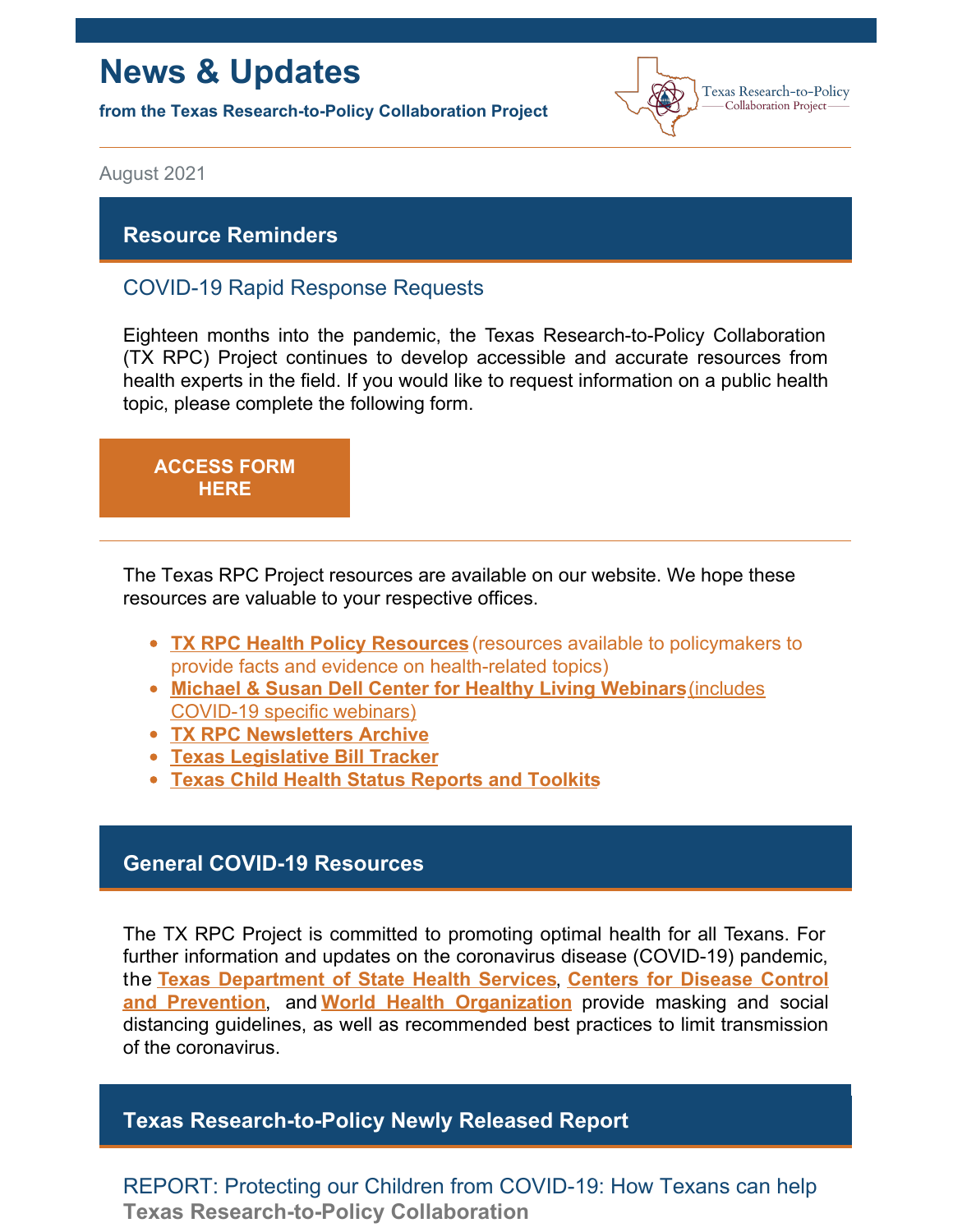Vaccinations, mask adherence, and social distancing are proven methods to slow the transmission of COVID-19, especially with the presence of highly contagious variants. Current recommendations encourage everyone over the age of two to wear a mask, regardless of vaccination status. Masks protect children and adults who are unable to be vaccinated from others who may carry the disease. COVID-19 infections among children are on the rise; however, only children 12 years of age and older are eligible to receive the vaccine. As of early August, approximately 4.3 million children in the U.S. have had COVID-19, which is an 86% increase in child cases compared to early July. Getting vaccinated, wearing a mask, and social distancing help slow the spread of emerging variants of COVID-19.

### **Key Takeaways:**

- Most children who are eligible for the vaccine are not vaccinated. Only 26% of eligible Texas children between the ages of 12 and 17 are vaccinated.
- The Delta variant is 200% more transmissible than other COVID-19 variants and has 1,000% more virus particles than the original strain of COVID-19, meaning the virus is more easily and quickly spread - especially in crowded, poorly ventilated areas among people who are not vaccinated.
- **Get vaccinated**. For yourself, for your family, for those around you, and for those who cannot get vaccinated.

# **VIEW THE [REPORT](https://sph.uth.edu/research/centers/dell/legislative-initiatives/%5b2%5d TX RPC COVID-19 protecting children_08.13.21.pdf)**

# **Resources from TX RPC Members and Organizations**

## Adolescent Dating Violence Prevention Program

**Melissa Peskin, PhD - UTHealth School of Public Health in Houston Christine Markham, PhD - UTHealth School of Public Health in Houston**

TX RPC Network Members Drs. Peskin and Markham published a paper that shows evidence of effectiveness of a school-based dating violence and healthy relationships program in reducing dating violence. They tested the efficacy of *Me & You: Building Healthy Relationships*, a technology-enhanced dating violence prevention program for early middle-school students, in reducing dating violence perpetration and victimization among ethnic-minority early adolescent youth. Results have shown that ethnic-minority youths who are just beginning middle school are at high risk for experiencing dating violence. *Me & You* is an effective tool in reducing dating violence perpetration and decreasing some forms of dating violence victimization in early middle-school ethnic-minority students through innovative multilevel interventions that develop cognitive skills necessary for the formation of healthy dating relationships.

#### **Key Takeaways:**

- *Me & You* uses a life-skills decision-making paradigm to enhance cognitive skills that are critical for developing healthy relationships.
- *Me & You* includes activities to reduce favorable norms toward violence and to improve conflict-resolution skills.
- For other resources on violence prevention, intimate partner violence, and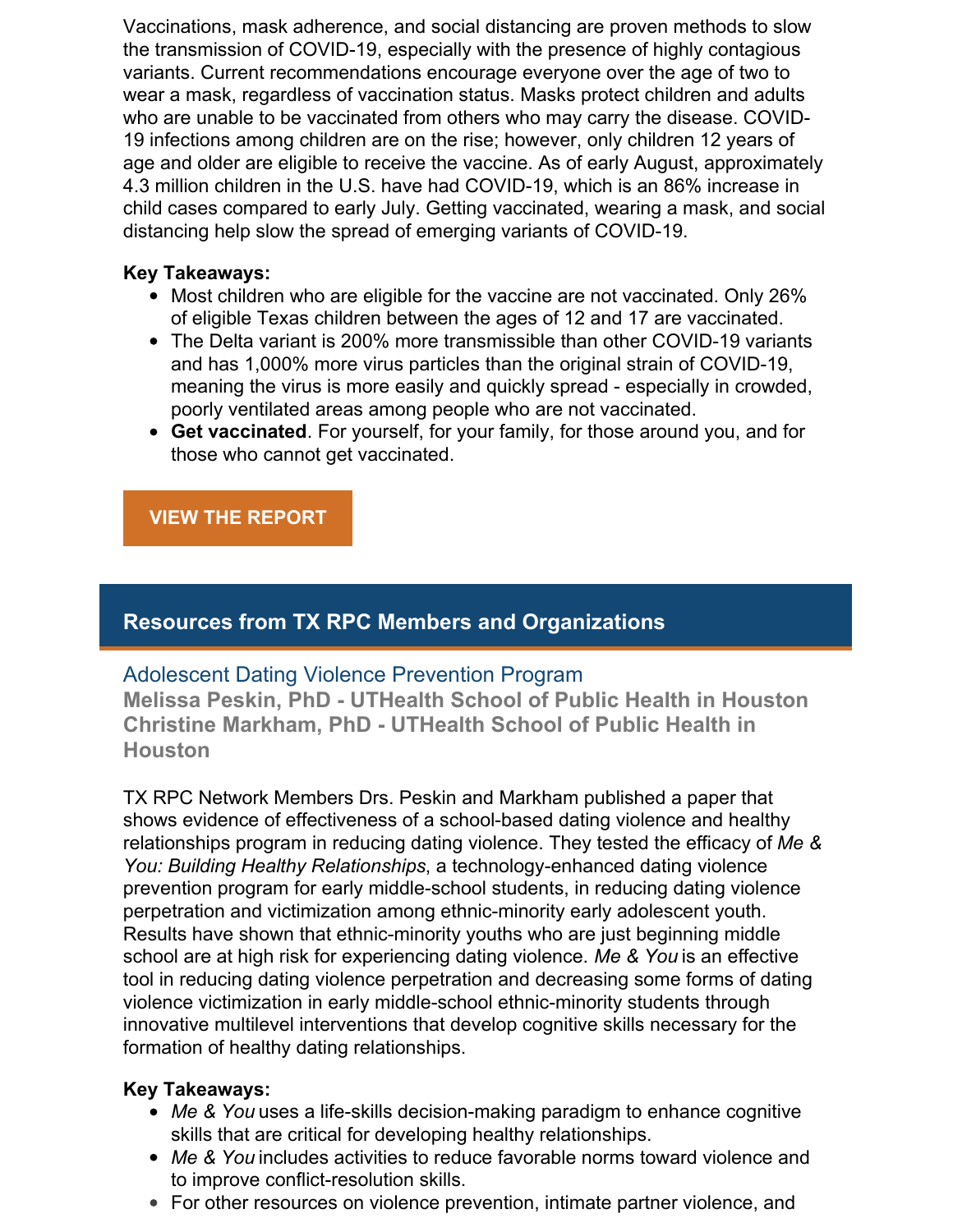teen dating violence, view CDC's resources **[here](https://www.cdc.gov/violenceprevention/intimatepartnerviolence/teendatingviolence/fastfact.html)**.

# **READ THE [PAPER](http://www.ncbi.nlm.nih.gov/pmc/articles/PMC6727296/pdf/AJPH.2019.305218.pdf)**

# Healthy North Texas

**Katelyn Jetelina, PhD - UTHealth School of Public Health in Dallas**

Healthy North Texas provides community health and population data to policymakers and community members through web-based resources. Dallas-Fort Worth Intimate Partner Violence (IPV) Coalition is a subcommittee for Tarrant and Dallas counties and collects data about intimate partner screenings. Data collection results are analyzed by the coalition to determine how healthcare organizations can increase intimate partner screening rates and provide information for victims of intimate partner violence. The coalition outlines 4 steps that healthcare organizations can take to help improve the organizations' intimate partner screening rates, including determining the total number of patients who complete intake paperwork and are screened for intimate partner violence, examining HIPAA-related questions, inputting collected data through the DFW intimate partner violence site that will be de-identified and aggregated, and following up with the organization submitting the data.

### **Key Takeaways:**

- Dallas-Fort Worth Intimate Partner Violence (DFW IPV) aims to increase intimate partner violence screening rates, including the number of positive screens.
- See the Dallas Task Force's annual report**[here](https://dallascityhall.com/government/citycouncil/district13/dvtf/Pages/default.aspx)**.
- For state level victim resources, visit the Texas Health and Human Services' website **[here](https://www.hhs.texas.gov/services/safety/family-violence-program)**.
- Futures Without Violence provides evidence-based information about IPV, including webinars, papers, and other resources. Visit their **[website](https://www.futureswithoutviolence.org/)**.

# **VIEW THE [HEALTHY](http://www.healthyntexas.org/tiles/index/display?alias=ipv) NORTH TEXAS WEBSITE**

# **TX RPC Partner Events**

# WEBINAR: COVID Quo Vadis? Variants, Sick Kids, Vaccines and the **Unvaccinated**

**Michael and Susan Dell Center for Healthy Living**

Join Drs. Fisher-Hoch and McCormick from the UTHealth School of Public Health in Brownsville as they discuss the current COVID-19 news and updates. Topics to be discussed include how variants form, the impact of the Delta variant on unvaccinated people, the delta variants and vaccinations, the delta variant's impact in children, and the new Lambda variant. The webinar occurs on **Thursday, August 26 at 12:00pm CT.**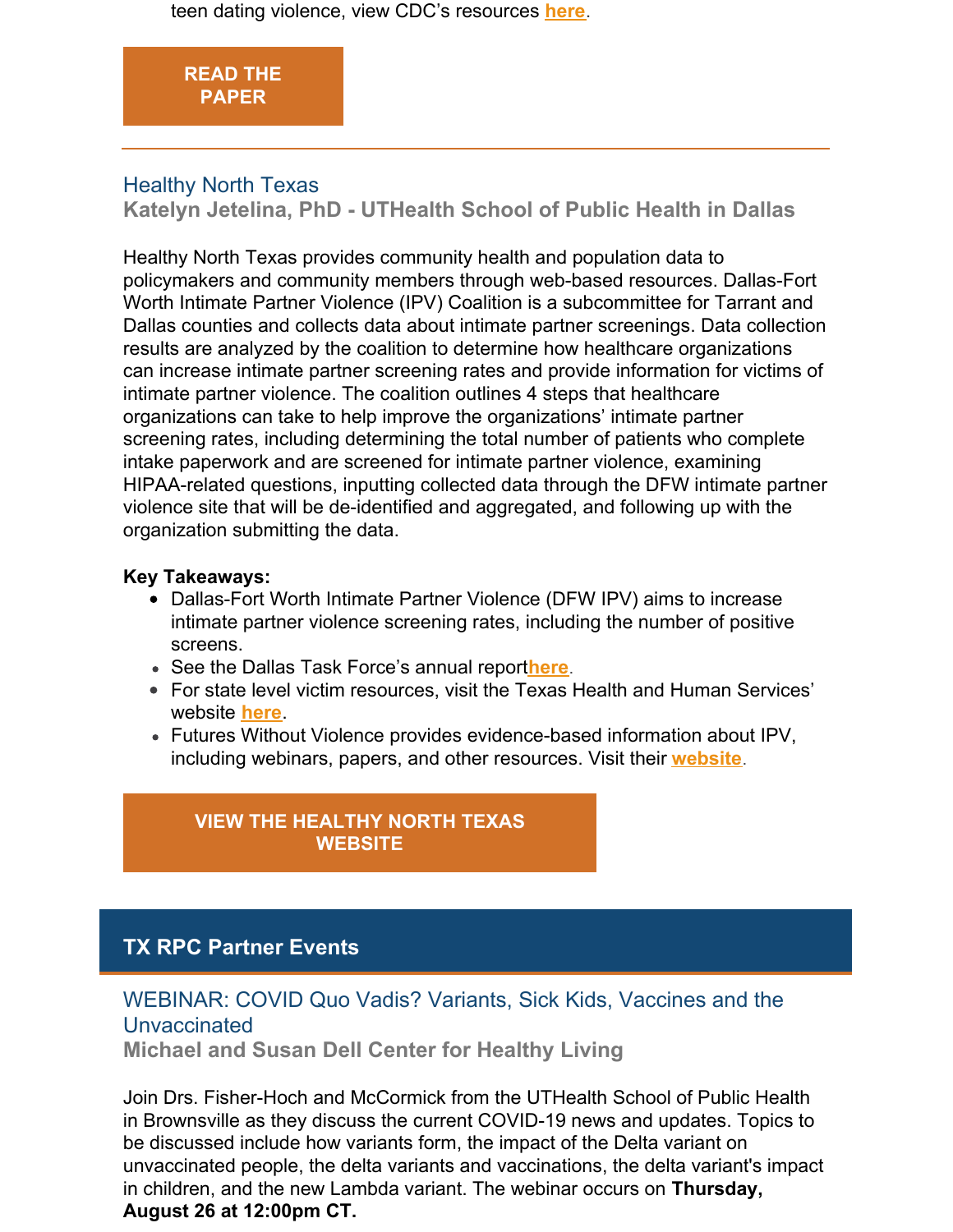# School Health Advisory (SHAC) Network **Action for Healthy Kids**

Action for Healthy Kids (AFHK) and other partner organizations have been working for years to support School Health Advisory Councils (SHACs), but many SHACs are not even aware of the webinars being produced or the information they share. AFHK would like to invite you and others to join their SHACs in Action network! They are building a database so they can communicate with SHAC leaders/members and others who support SHACs and are working hard to make sure their districts and campuses are healthy learning environments. If interested in being involved in SHAC, please register at the link!

# **JOIN THE "SHAC's IN ACTION" [NETWORK](https://www.surveymonkey.com/r/SHACNetwork)**

WEBINAR: Unspoken - Debunking Myths and Delivering Strategies to Foster Relationships in Vulnerable Communities **Action for Healthy Kids**

Families of all demographics and communities are necessary for School Health Advisory Councils (SHACs) to understand the needs and policy impact on communities, as well as to inform advocacy for change. Unspoken thoughts and practices at the core of our culture and climate often determine whether family engagement relationships in our underserved and marginalized communities fail or flourish. This webinar will be on **Thursday, August 26 at 11am CT**.

In this session participants will:

- Gain further insight on health disparities and inequities in our schools
- Discuss misconceptions towards family engagement in underserved communities
- Share key strategies on how to build long-term trusting relationships

# **[REGISTER](https://www.actionforhealthykids.org/event/unspoken-debunking-myths-and-delivering-strategies-to-foster-relationships-in-vulnerable-communities/) FOR THE WEBINAR**

WEBINAR: Re-Re-Opening School - What Will This Year Look Like? **Action for Healthy Kids**

The 2020-2021 school year brought remote learning, hybrid learning, free school meals, innovative approaches to teaching, and lots of stress! What will the 2021- 2022 school year hold? How are districts approaching the upcoming school year? Join AFHK as they visit with district administrators and staff about their ideas and plans to keep kids healthy, active and ready to learn. This webinar will be on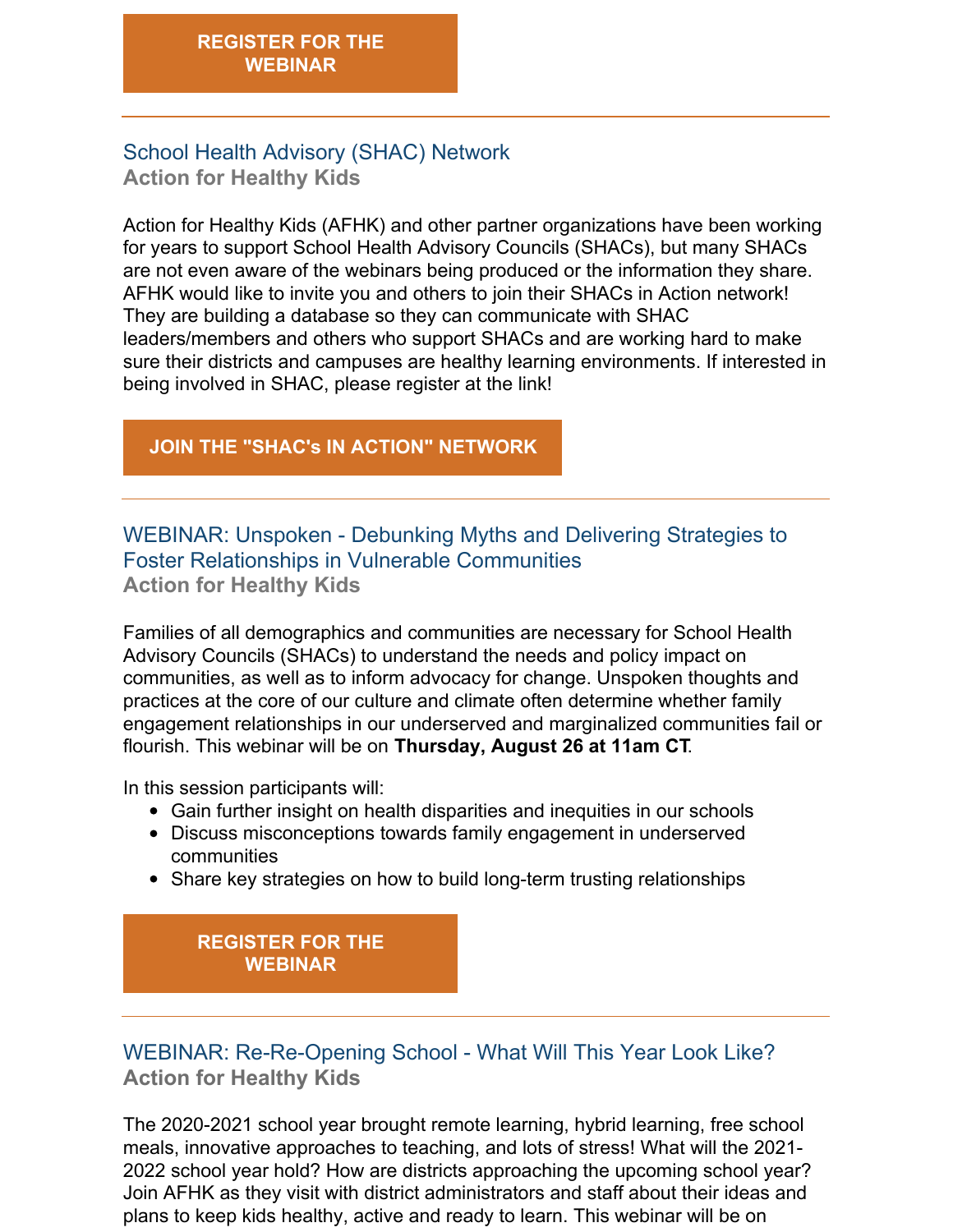**Thursday, September 23 at 11:30am CT**.

**[REGISTER](https://www.actionforhealthykids.org/event/re-re-opening-schools-what-will-this-year-look-like/) FOR THE WEBINAR**

WEBINAR: How Districts Are Addressing The New Physical Education and Health TEKS

**Action for Healthy Kids**

Join AFHK as a panel of district physical education leaders share insights on how Texas school districts will be addressing new health and physical education TEKs and incorporating them into curriculum development, training, and instructional delivery. This webinar will be on **Thursday, October 14 at 11:30am CT**.

> **[REGISTER](https://www.actionforhealthykids.org/event/tx-how-districts-are-addressing-the-new-physical-education-and-health-teks/) FOR THE WEBINAR**

# **Recent Publications by TX RPC Researchers**

### **COVID-19 Publications**

**Byrd-Williams, C**., Ewing, M., Rosenthal, E. L., St John, J. A., Menking, P., Redondo, F., & Sieswerda, S. (2021). Training Needs of Community Health Workers Facing the COVID-19 Pandemic in Texas: A Cross-Sectional Study. *Frontiers in Public Health*, 9, 689946. **<https://doi.org/10.3389/fpubh.2021.689946>**

**Janda, K.**, Hood, R., Price, A., Night, S., Marty, W. E., Rohlich, A., Hanson, K., Espinoza, M., & **van den Berg, A**. (2021). Examining food insecurity and areas with unmet food needs during COVID-19. *Journal of Agriculture, Food Systems, and Community Development*, 10(3), 1-13. **<https://doi.org/10.5304/jafscd.2021.103.017>**

Lee, R. E., Joseph, R. P., Blackman Carr, L. T., Strayhorn, S. M., Faro, J. M., Lane, H., Monroe, C., Pekmezi, D., & **Szeszulski, J.** (2021). Still striding toward social justice? Redirecting physical activity research in a post-COVID-19 world. *Translational Behavioral Medicine*, 11(6), 1205–1215. **<https://doi.org/10.1093/tbm/ibab026>**

Lowe, A. E., Dineen, K. K., Herstein, J. J., Wynia, M. K., Santarpia, J. L., Lee, L. M., **Ferdinand, A. O.**, Donovan, S. K., Voo, T. C., Brett-Major, D. M., Lookadoo, R. E., & Mohapatra, S. (2021). Emerging Science, Personal Protective Equipment Guidance, and Resource Scarcity: Inaction and Inequity for Workers in Essential Industries. *Health Security*. 19(S1). Advance online publication.

**Messiah, S.**, **Valerio-Shewmaker, M. A**., DeSantis, S. M., Swartz, M. D., Yaseen, A., Brito, F. A., **Kohl III, H.W.**, Aguillard, K., Omega-Njemnobi, O. S., Breaux, C., Ross, J. A., Gonzalez, M. O., Zhang, S., Wu, L., **Lakey, D.**, Shuford, J. A., Pont, S. J., & Boerwinkle, E. (2021) Estimated Prevalence of SARS-CoV-2 Antibodies in the Texas Pediatric Population. *The Lancet.* **<http://dx.doi.org/10.2139/ssrn.3868061>**

#### **Non-COVID-19**

Booker, Q. S., Austin, J. D., & **Balasubramanian, B. A**. (2021). Survey strategies to increase participant response rates in primary care research studies. *Family Practice*, Advance online publication. **<https://doi.org/10.1093/fampra/cmab070>**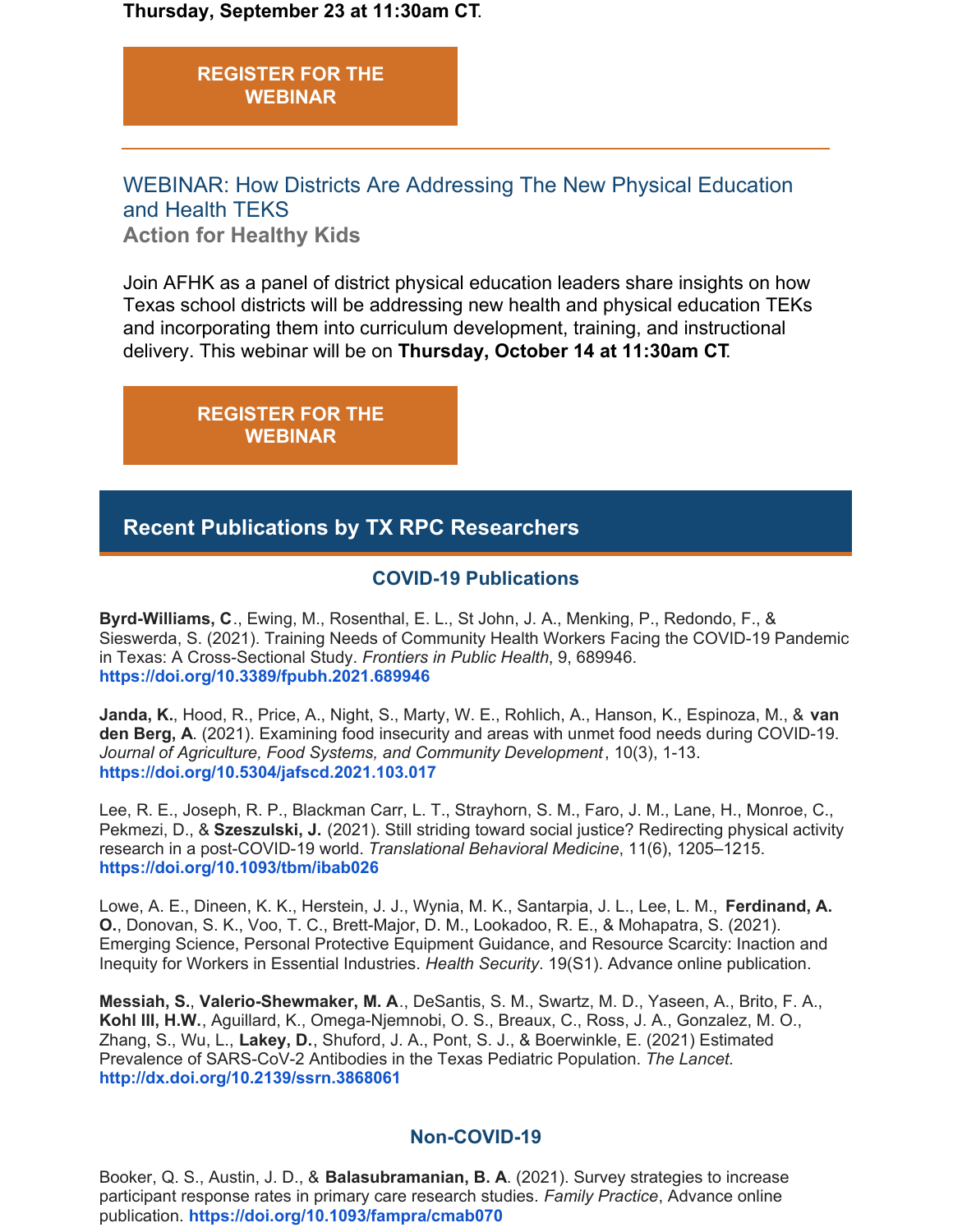Dodson, R. E., Setzer, R. W., **Spengler, J. D.**, Brody, J. G., Rudel, R. A., & Cedeño Laurent, J. G. (2021). Influence of living in the same home on biomonitored levels of consumer product chemicals. *Journal of Exposure Science & Environmental Epidemiology,* 10.1038/s41370-021-00368-8. Advance online publication. **<https://doi.org/10.1038/s41370-021-00368-8>**

Giannouchos, T. V., **Ferdinand, A. O.**, Ilangovan, G., Ragan, E., Nowell, W. B., Kum, H. C., & Schmit, C. D. (2021). Identifying and prioritizing benefits and risks of using privacy-enhancing software through participatory design: a nominal group technique study with patients living with chronic conditions. *Journal of the American Medical Informatics Association*. Advance online publication. **<https://doi.org/10.1093/jamia/ocab073>**

Koepp, A. E., & **Gershoff, E. T.** (2021). Amount and type of physical activity as predictors of growth in executive functions, attentional control, and social self-control across 4 years of elementary school. *Developmental Science*. Advance online publication[.](https://doi.org/10.1111/desc.13147) **<https://doi.org/10.1111/desc.13147>**

Mofleh, D., Ranjit, N., Chuang, R. J., Cox, J. N., Anthony, C., & **Sharma, S. V.** (2021). Association Between Food Insecurity and Diet Quality Among Early Care and Education Providers in the Pennsylvania Head Start Program. *Preventing Chronic Disease*, 18, E60. **<https://doi.org/10.5888/pcd18.200602>**

Novisky, M. A., Narvey, C. S., & **Piquero, A. R.** (2021). The Keepers: Returning Citizens' Experiences With Prison Staff Misconduct. *Criminal Justice and Behavior*, **<https://doi.org/10/1177/009385482110228895.>**

**Page, R. L**., Murphey, C., Aras, Y., Chen, L. S., & Loftin, R. (2021). Pregnant Hispanic women's views and knowledge of prenatal genetic testing. *Journal of Genetic Counseling*, 30(3), 838–848. **<https://doi.org/10.1002/jgc4.1383>**

Swann, A. C., Graham, D. P., **Wilkinson, A. V.**, & Kosten, T. R. (2021). Nicotine Inhalation and Suicide: Clinical Correlates and Behavioral Mechanisms. *The American Journal on Addictions*, 30(4), 316–329. **<https://doi.org/10.1111/ajad.13171>**

#### **Texas Population Publications**

#### **General:**

Capelouto, S., Evans, M., Shannon, J., **Jetelina, K.,** Bukulmez, O., & Carr, B. (2021). Specialist physicians' referral behavior regarding preimplantation genetic testing for single-gene disorders: Is there room to grow? *F&S Reports*, 2(2), 215-223. **<https://doi.org/10.1016/j.xfre.2021.03.002>**

Loukas, A., Marti, C. N., Pasch, K. E., **Harrell, M. B.**, **Wilkinson, A. V.**, & Perry, C. L. (2021). Rising vape pod popularity disrupted declining use of electronic nicotine delivery systems among young adults in Texas, USA from 2014 to 2019. *Addiction (Abingdon, England)*, Advance online publication. **<https://doi.org/10.1111/add.15616>**

**McLeigh, J. D.**, Tunnell, K., & Lazcano, C. (2021). Developmental Status of Young Children in Foster Care. *Journal of Developmental and Behavioral Pediatrics*, 42(5), 389–400. **<https://doi.org/10.1097/DBP.0000000000000906>**

Sanchez, R., Ranjit, N., **Kelder, S. H**., Gill, M., & **Hoelscher, D. M**. (2021). Intention to lose weight and use of electronic cigarettes among adolescents. *Preventive Medicine Reports*, 23,. **<https://doi.org/10.1016/j.pmedr.2021.101406>**

#### **Central Texas**:

Armstead, A. B., **Wilkerson, J. M.**, **Gemeinhardt, G.**, Nyitray, A., & Collins, D. M. (2021). Antiretroviral Therapy Adherence, Functional Independence, and Falls among People with HIV. *Occupational Therapy in Health Care*, 1–18. Advance online publication. **<https://doi.org/10.1080/07380577.2021.1938337>**

Manboard, M., **Biediger-Friedman, L.**, Thornton, H., Walling, K., & Padilla, V. (2021). O36 College Students Cope to Achieve Food Security During the COVID-19 Pandemic. *Journal of Nutrition Education and Behavior*, 53(7), S17. **<https://doi.org/10.1016/j.jneb.2021.04.045>**